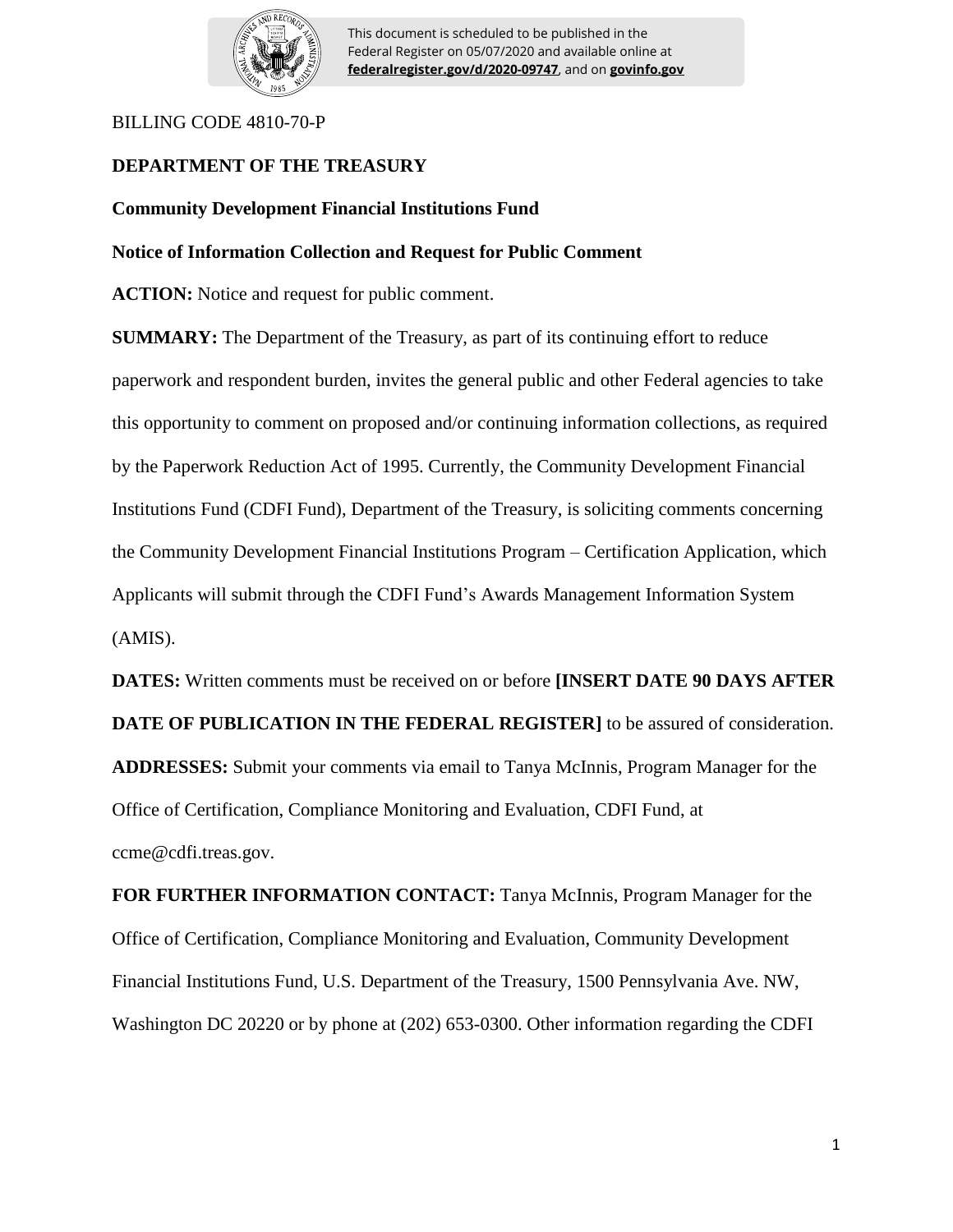Fund and its programs may be obtained through the CDFI Fund's website at http://www.cdfifund.gov.

# **SUPPLEMENTARY INFORMATION:**

Title: Community Development Financial Institutions Program – Certification Application OMB Number: 1559-0028

Type of Review: Regular Review.

Abstract: A certified Community Development Financial Institution (CDFI) is a specialized financial institution that works in markets that are underserved by traditional financial institutions. CDFIs provide a range of financial products and services in economically distressed target markets, such as mortgage financing for low-income and first-time homebuyers and notfor-profit developers, flexible underwriting and risk capital for needed community facilities, and technical assistance, commercial loans and investments to small start-up or expanding businesses in low-income areas. CDFIs include regulated institutions such as community development banks and credit unions, and non-regulated institutions such as loan and venture capital funds. CDFI certification is a designation conferred by the CDFI Fund and is a requirement for accessing Financial Assistance awards from the CDFI Fund through the CDFI Program and Native American CDFI Assistance Program, and bond guarantees through the CDFI Bond Guarantee Program, as well as certain benefits under the Bank Enterprise Award Program, to support an organization's established community development financing programs. A financial institution seeking to become a Certified CDFI and qualify to access assistance from the CDFI Fund must complete the CDFI Certification Application.

The CDFI Fund is authorized by the Riegle Community Development Banking and Financial Institutions Act of 1994 (Pub. L. No. 103-325, 12 U.S.C. 4701 et seq.) (the Act). The regulations

2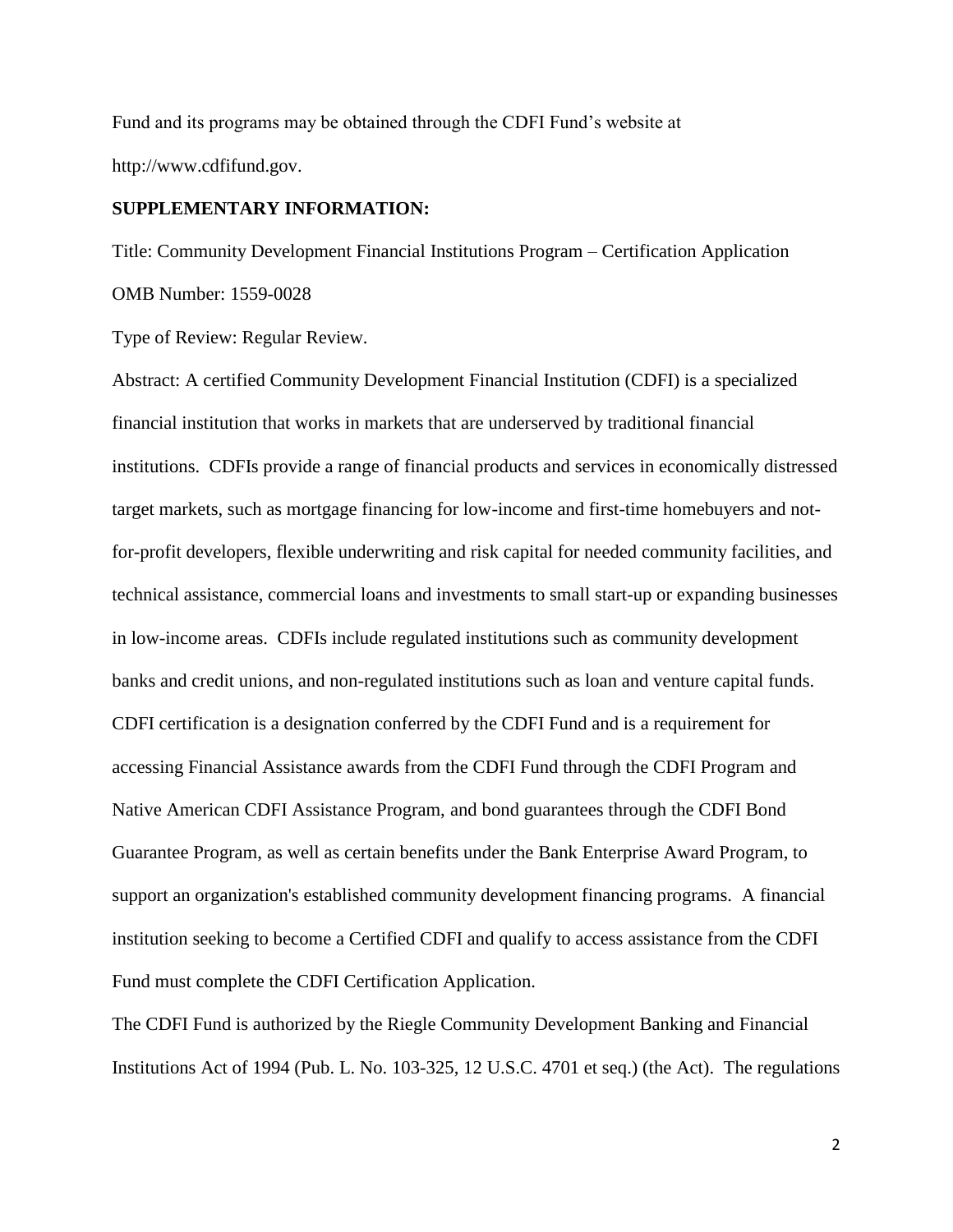governing CDFI certification are found at 12 CFR. 1805.201 (the Regulations). Capitalized terms found in this notice are defined in the regulations that govern the CDFI Program, at 12 CFR 1805.104.

Since 1997, the universe of Certified CDFIs has grown from 196 to nearly 1,100 organizations, with nearly \$159 billion in total assets and headquarters in all fifty states, the District of Columbia, Guam, and Puerto Rico. The significance of CDFI Certification also has increased over the years, as CDFI status has come to serve as a qualifier for other Federal government and private sector programs and benefits.

As part of a review to ensure the CDFI Certification policies and procedures continue to meet the statutory and regulatory requirements, are responsive to the evolving nature of the CDFI industry, and protect government resources, the CDFI Fund published a Request for Information (RFI) in January 2017 seeking comments from the public regarding current CDFI Certification policies and procedures. The public responded to the RFI with 28 letters and over 200 pages of comments.

The revised application reflects changes to CDFI Certification policy that resulted from this review. In developing the revised policies and application, the CDFI Fund maintained five policy objectives:

- 1. Continue to foster a diversity of CDFI types, activities, and geographies;
- 2. Support the growth and reach of CDFIs, especially as it relates to their ability to innovate and take advantage of new technologies;
- 3. Protect the CDFI brand;
- 4. Minimize burden on CDFIs while improving data quality and collection methods; and
- 5. Promote efficiency for CDFI Fund staff in rendering CDFI Certification determinations.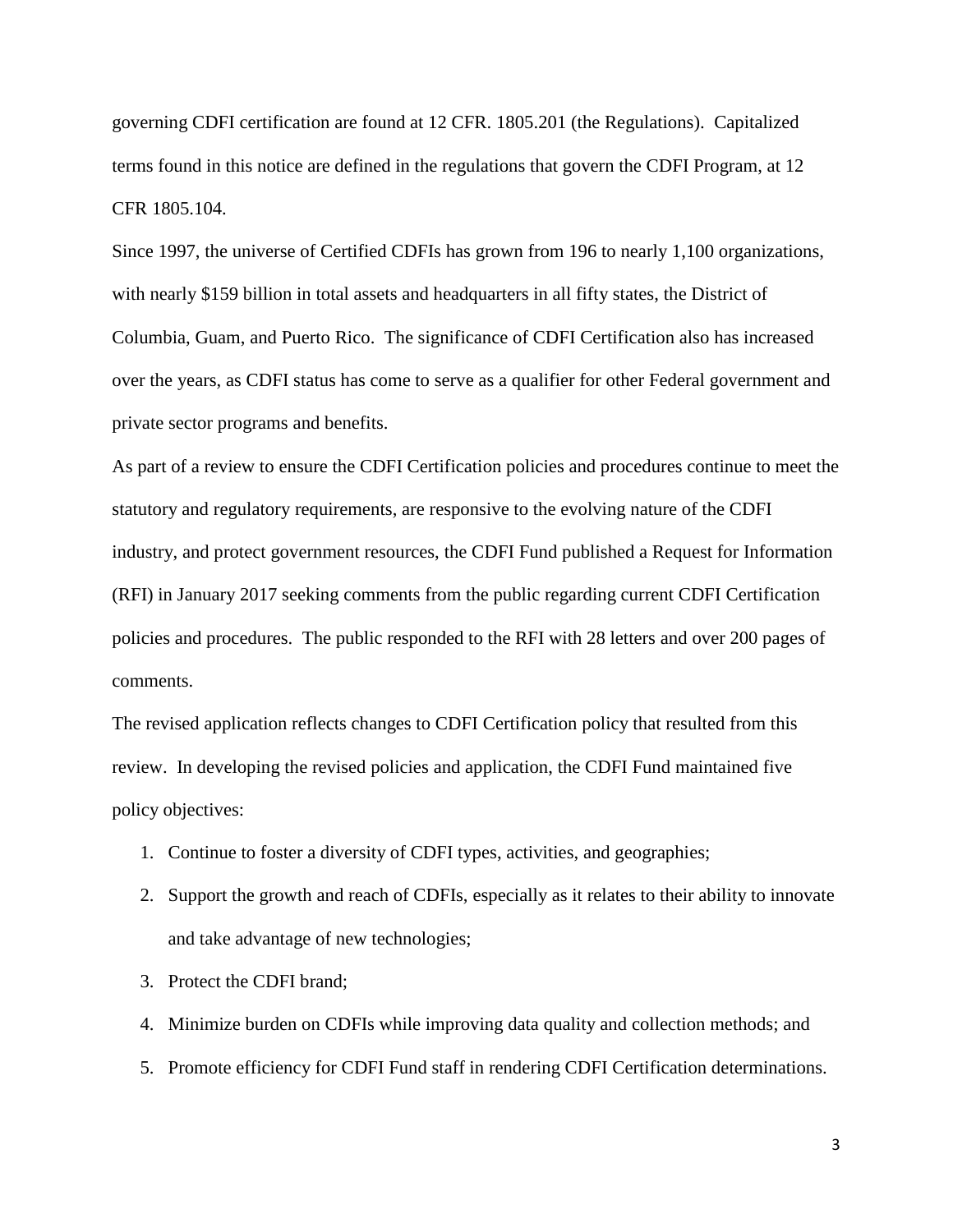The revised Certification policies and application attempt both to provide the flexibility necessary for CDFIs to grow and to serve the hardest to reach distressed communities, and to maintain the integrity of what it means to be a certified CDFI from a mission perspective. In addition, where existing policy was considered appropriate, changes were made to the application and guidance to provide greater transparency and clarity around the criteria that entities must meet to obtain and maintain CDFI Certification. (Currently certified CDFIs, following a sufficient grace period, will be expected to demonstrate compliance with the revised policies in order to maintain their certification.)

In addition to revisions to reflect changes in policy, the application form incorporates new tools to ease the burden on Applicants. In place of the existing paper application, Applicants will be able to complete the revised application in the CDFI Fund's Award Management Information System (AMIS). This will streamline the process by pulling data provided by Applicants elsewhere in AMIS to auto-complete portions of the application. The use of AMIS furthermore will reduce the overall number of questions an Applicant is required to answer by presenting only those relevant to the Applicant, as determined by entity type and/or responses to other questions in the application.

The revised application also will pull data provided by the Applicant through a new data collection tool, the Certification Transaction Level Report (CTLR). The CTLR provides a method to evaluate the extent to which an entity serves distressed areas and underserved populations. Data provided through the CTLR will be used to automatically complete portions of the CDFI Certification Application and determine the share of an entity's Financial Products and/or Financial Services that are deployed to the entity's proposed Target Market(s). For additional information on the CTLR, see OMB 1559-0046.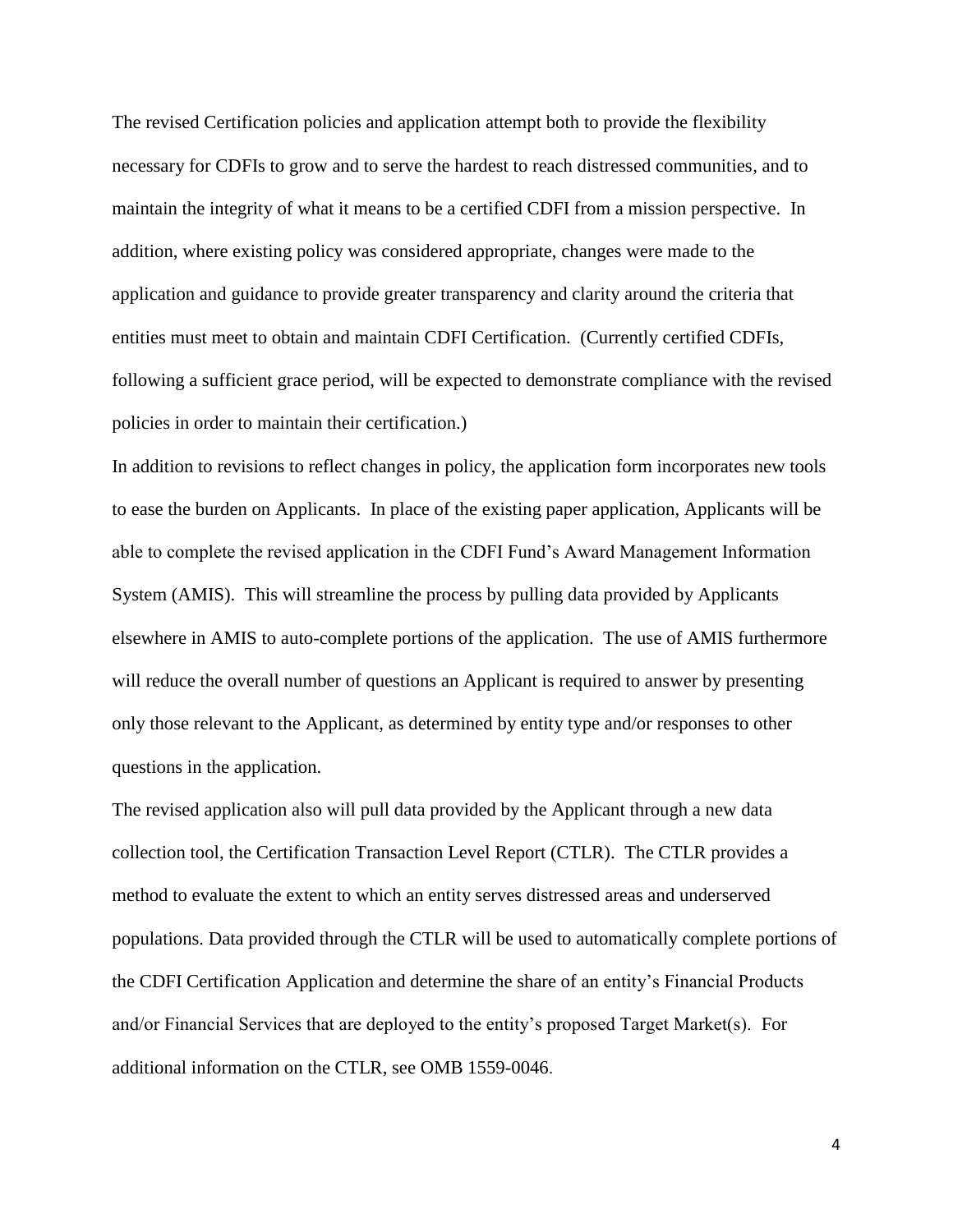With the CTLR, the existing "Target Market CY" and "Target Market FYE" sections of the application will be eliminated. Data collected through the CTLR also will facilitate revised policies that allow for the elimination of the Target Market mapping requirement for most Applicants. Although the revised application includes a number of new questions, the CDFI Fund anticipates that the overall effect of the changes to the application will be a net reduction in burden to Applicants.

Affected Public: Businesses or other for-profit institutions, non-profit entities, and State, local, and Tribal entities participating in CDFI Fund programs.

Estimated Number of Respondents: 150.

Estimated Annual Time Per Respondent: 35 hours.

Estimated Total Annual Burden Hours: 5,250 hours.

*Request for Comments:* Comments submitted in response to this notice will be summarized and/or included in the request for OMB approval. All comments will become a matter of public record at http://www.cdfifund.gov. The CDFI Fund is seeking input on the content of the revised CDFI Certification Application. The application and related guidance may be obtained on the CDFI Fund's website at https://www.cdfifund.gov/programs-

training/certification/cdfi/Pages/default.aspx. Comments are invited on all aspects of the information collection, but commentators may wish to focus particular attention on: (a) the cost for CDFIs to operate and maintain the services/systems required to provide the required information; (b) ways to enhance the quality, utility, and clarity of the information to be collected, including which data might be useful to publish to provide the public a concise organizational profile of each certified CDFI's Financial Products, Financial Services, Asset Size, and Target Markets; (c) whether the collection of information is necessary for the proper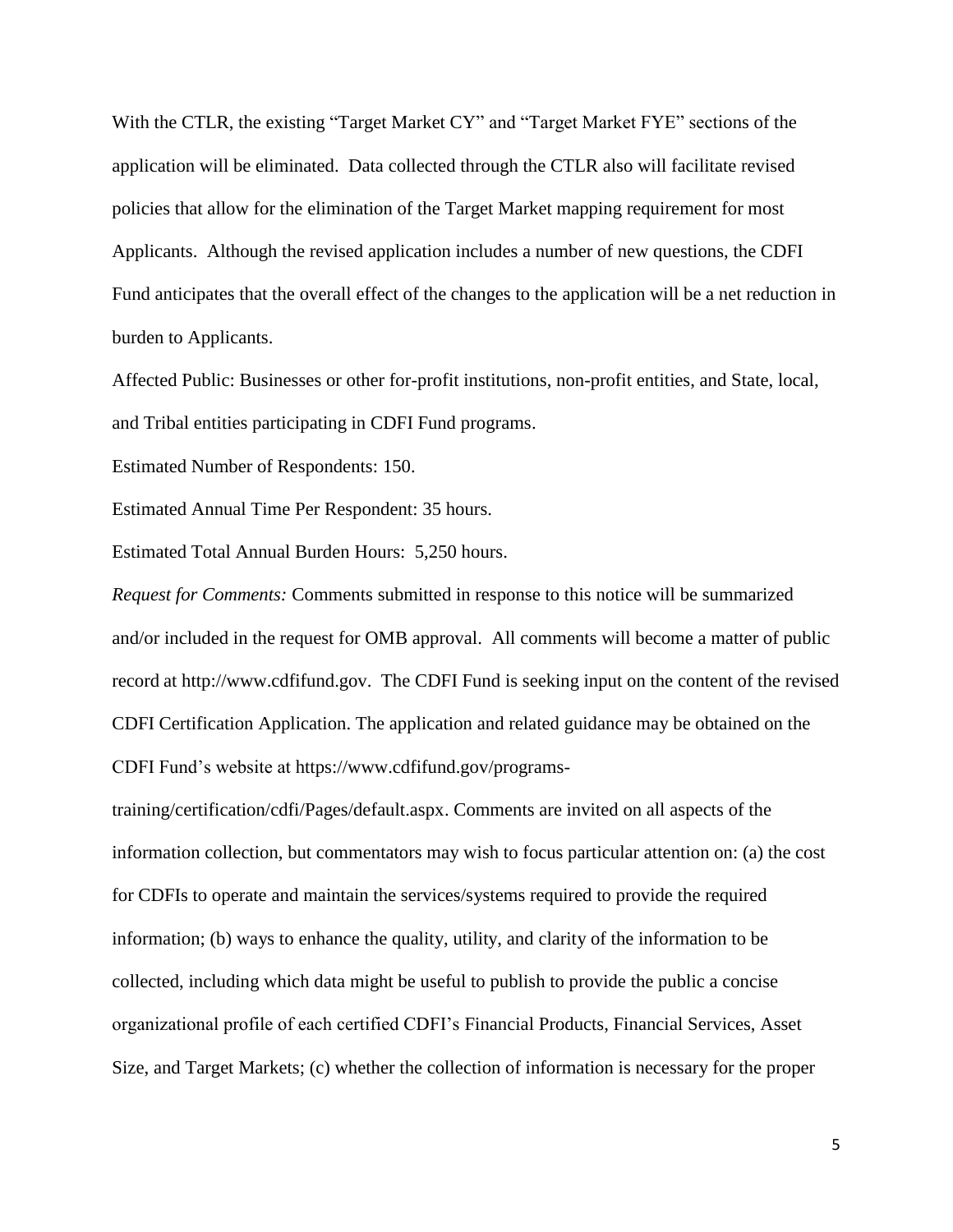evaluation of the effectiveness and impact of the CDFI Fund's programs, including whether the information has practical utility; (d) the accuracy of the CDFI Fund's estimate of the burden of the collection of information, and; (e) ways to minimize the burden of the collection of information including through the use of technology.

In addition, the CDFI Fund requests comments in response to the following questions:

- 1. Is the information that will be collected by the revised application necessary and appropriate for the CDFI Fund to consider for the purpose of CDFI certification?
- 2. Are certain questions or tables redundant or unnecessary?
- 3. Should any questions or tables be added to ensure collection of relevant information?
- 4. Are there questions where the intent or the purpose of the question is not clear? If so, which questions, and what needs to be clarified in order to provide a comprehensive response?
- 5. Are there questions that would require additional guidance to respond adequately? If so, which questions, and what type of instructions would be helpful in order to be able to provide a response?
- 6. What is a reasonable grace period for currently certified CDFIs to come into compliance with the new certification criteria?
- 7. Currently applicants are allowed to submit CDFI Certification Applications at any time throughout the year. The CDFI Fund is considering transitioning to a quarterly submission schedule, which would allow applicants to submit CDFI Certification Applications only within a specific time period every three months. Should the CDFI Fund transition to a quarterly CDFI Certification Application cycle?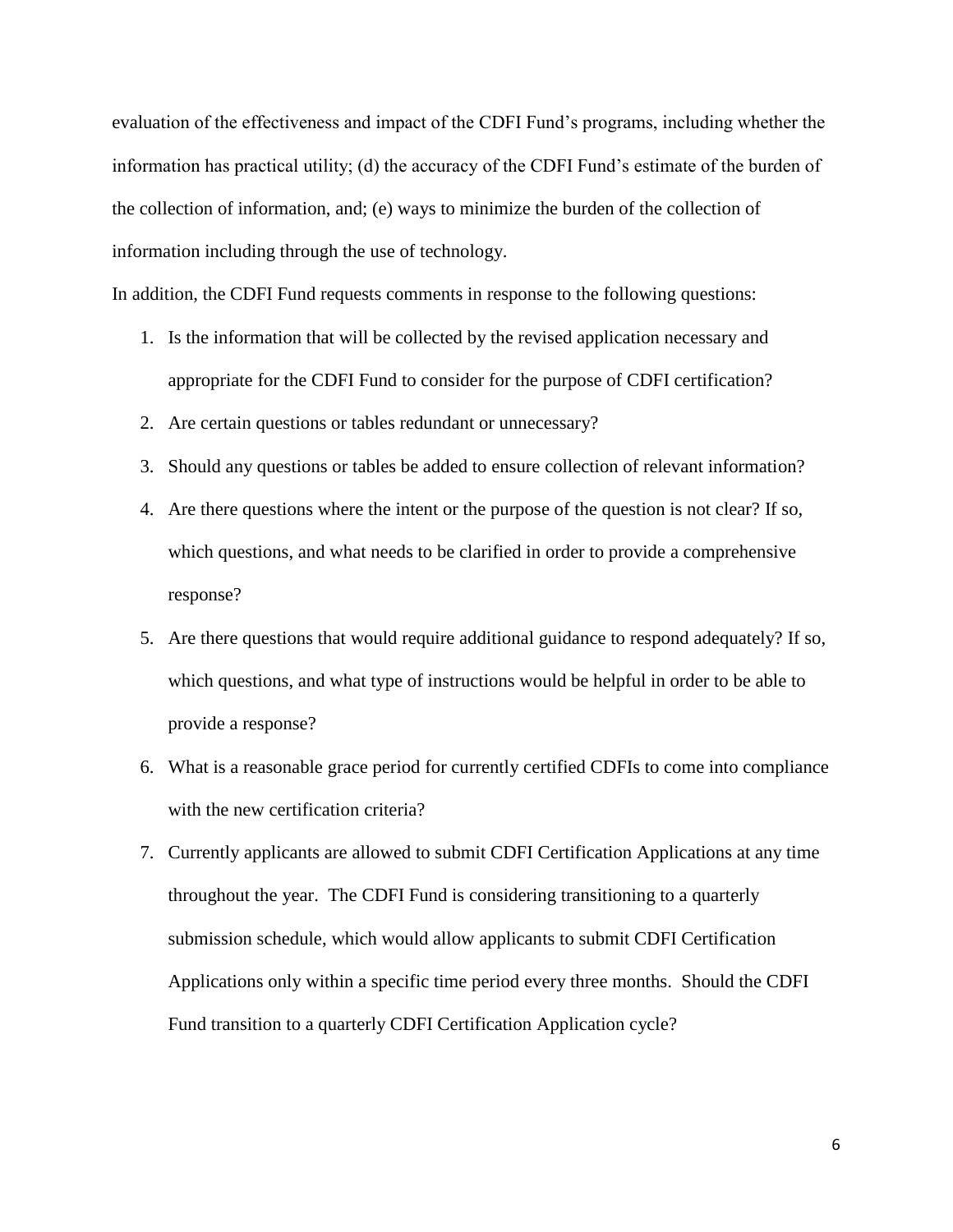*Primary Mission – Financial Products and Services:* The Act states that a CDFI must have "a primary mission of promoting community development." Further, the Regulations state that, "In determining whether an Applicant has such a primary mission, the CDFI Fund will consider whether the activities of the Applicant are purposefully directed toward improving the social and/or economic conditions of underserved people and/or residents of economically distressed communities."

To strengthen the primary mission test and examine the extent to which an entity's Financial Products and Financial Services align with that mission, the CDFI Certification Application will evaluate an entity's Financial Products and Financial Services, with a focus on the strategies, policies, and practices related to the products and services offered by that entity. Given the CDFI Fund's limited resources to review an entity's products or services individually, the application asks entities a series of questions and/or attestations about their activities. The aim of these questions is to determine, to the extent possible, whether an entity – and the Financial Products and Financial Services it offers – adheres to a set of mission related principles. These include:

- **Community Development Intent:** Be purposefully directed toward improving the social and/or economic conditions of underserved people and/or residents of economically distressed communities.
- **Responsible Financing Practices:** Engage in providing products and services in a way that does not harm consumers. Financial Products should be affordable and based upon a borrower's ability to repay and CDFIs should practice transparency, fair collections, and compliance with federal, state, and local laws and regulations.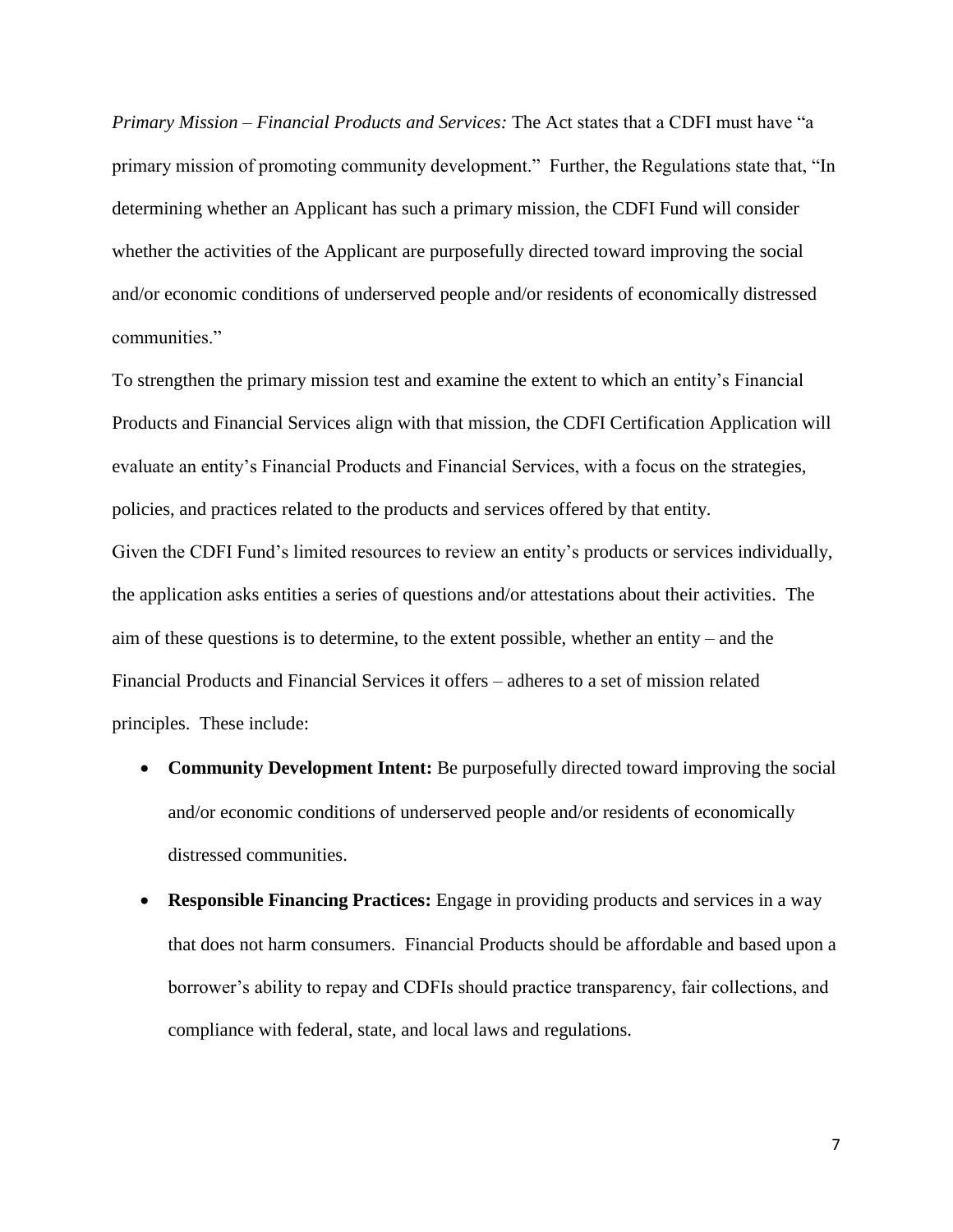The CDFI Fund is considering whether certain practices that do not align with these principles should be considered disqualifying for the purposes of CDFI Certification. *Questions Related to Primary Mission – Financial Products and Services:*

- 8. Are the questions in the revised application appropriate to determine an entity's community development intent?
- 9. Are there other practices related to the provision of Financial Products and/or Financial Services that should be considered indicators of an entity's community development intent?
- 10. Should any of the questions in the application related to responsible financing practices be used as a basis to automatically disqualify an Applicant from eligibility for CDFI Certification, or are there alternative criteria that should be met or used in such a manner?
- 11. If there are practices that should be considered either disqualifying or a prerequisite for CDFI Certification, should there be exceptions for any entities that engage or fail to engage, respectively, in such practices and, if so, under what circumstances?
- 12. Are there any other practices related to the responsible provision of Financial Products, especially those related to mortgage or other real estate lending, and to equity investments, for which either the presence or absence of which should be considered for purposes of CDFI Certification?
- 13. For purposes of CDFI Certification, should an entity be required to indicate that it offers or engages in at least one or more of the types of Financial Services and practices identified in the questions on "Responsible Financing Practices – Financial Services?"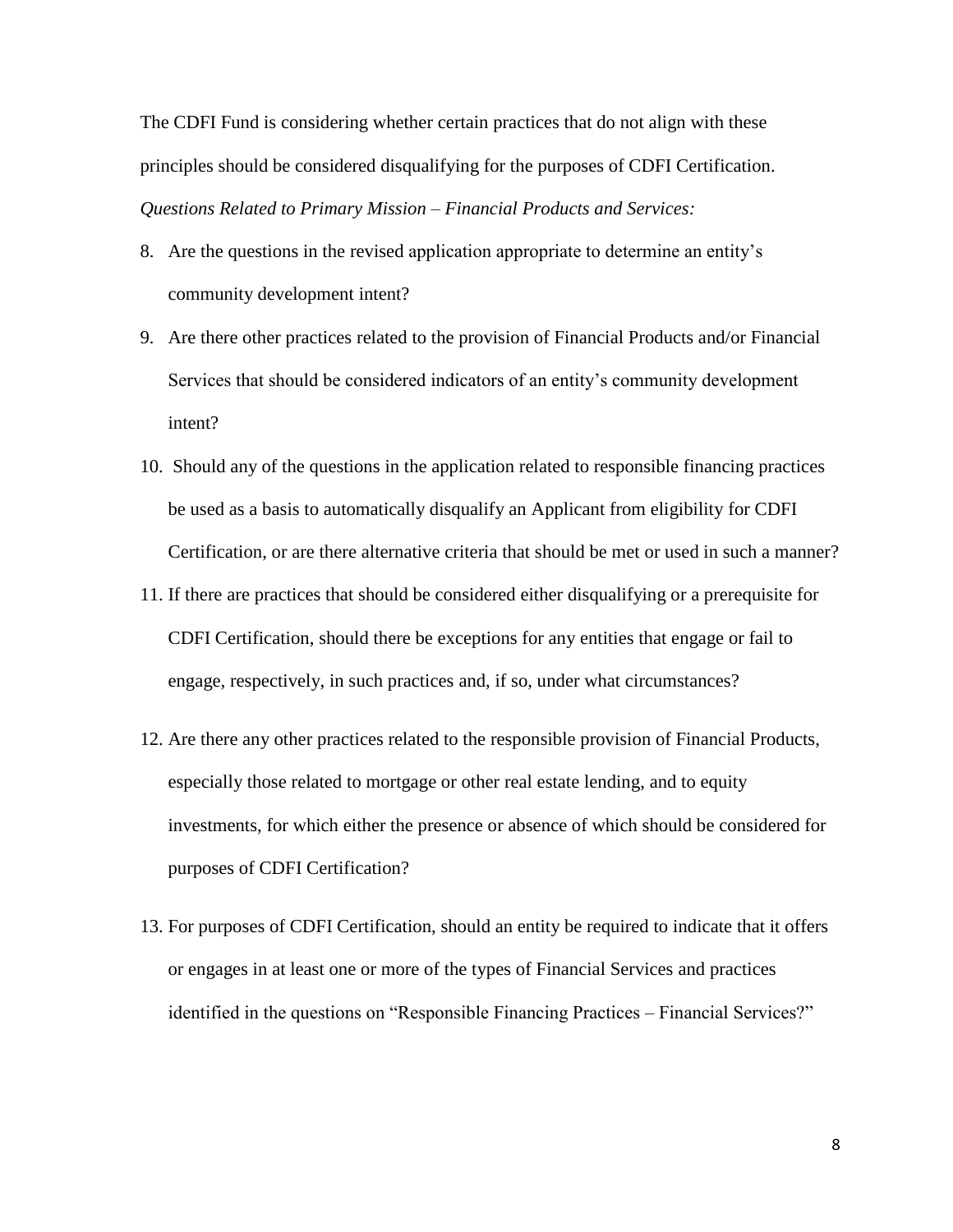14. Are there any practices related to the provision of Financial Services for which either the presence or absence of which should be considered disqualifying for purposes of CDFI Certification?

*Primary Mission – Affiliates:* Subsidiaries of Insured Depository Institutions (IDIs), Depository Institution Holding Companies (DIHCs), and Affiliates or Subsidiaries of DIHCs currently are required by statute to meet the certification test collectively. To avoid disparate treatment among financial service providers, the CDFI Fund is proposing to apply the primary mission test, regardless of entity type, to all parent entities and to any Subsidiary or Affiliate that engages in financing activities.

### *Questions Related to Primary Mission – Affiliates:*

15. Are there circumstances that the CDFI Fund should consider as an exception to this rule? *Target Market – Mapping:* Under the new certification policy, entities serving an Investment Area consisting solely of individual qualified census tracts (i.e., those that the CDFI Fund has determined meet one or more of the statutory economic distress criteria) as their Target Market will be able to count all activity in qualified census tracts toward their Target Market requirements. Similarly, entities that serve certain Targeted Populations will be able to count all qualifying activity toward their Target Market requirements, regardless of location. Currently, for purposes of certification, entities are required to identify the specific geographic area(s) within which they propose to serve an Investment Area(s) and/or Targeted Population(s) as their Target Market. Furthermore, only transactions within that specified geographic area(s) for which an entity seeks or has received CDFI Certification are eligible to count toward the percentage level of Financial Product activity to the eligible Target Market(s) required for certification.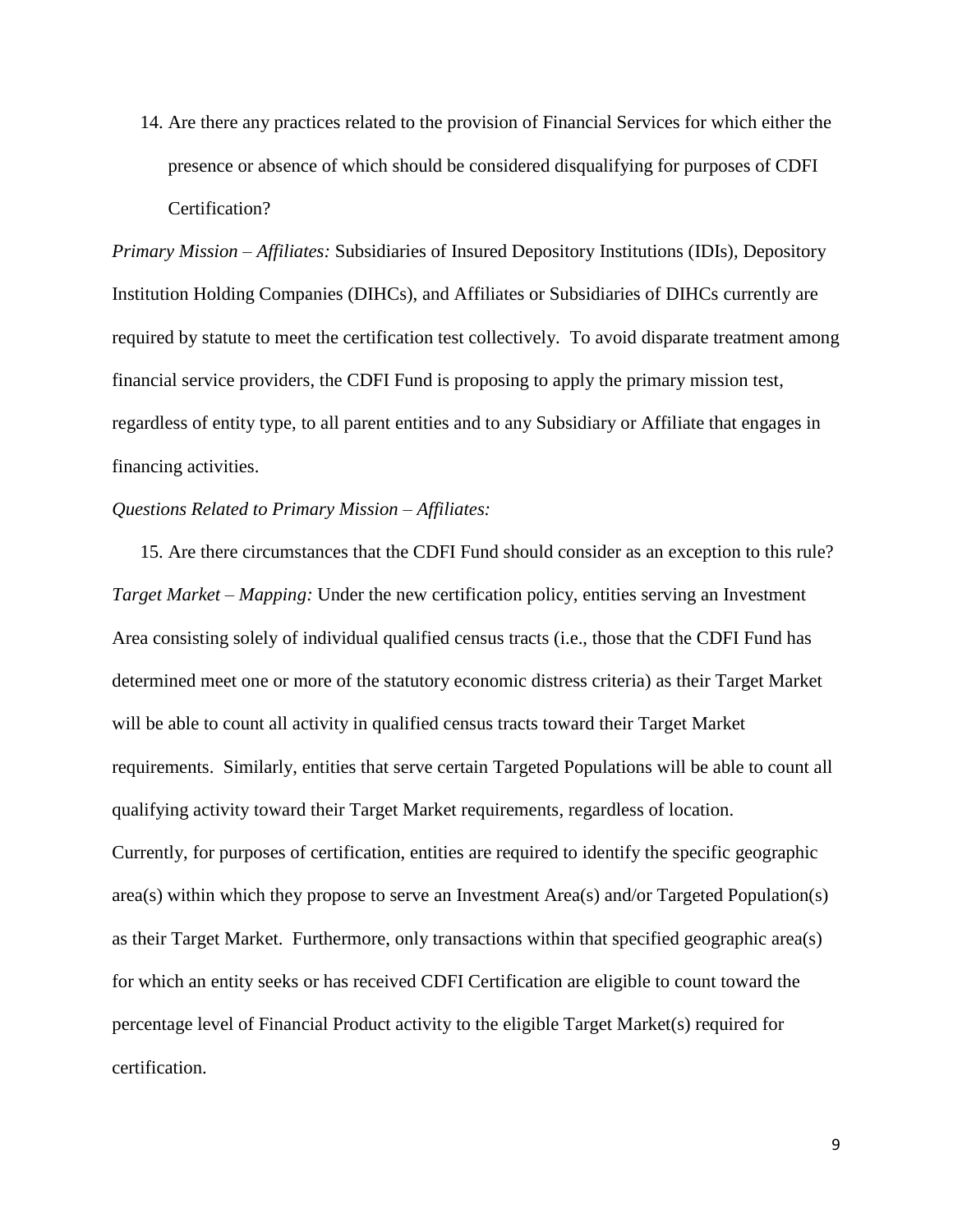With the revised policies, the CDFI Fund will remove the geographic boundaries on most Target Market designations and will measure all of an entity's eligible activity to its designated Target Market type(s) (i.e., Investment Areas and/or Targeted Populations) toward the applicable percentage threshold. This change, in effect, will allow any CDFI to serve its designated Target Market type(s) at whatever level it is capable, including nationally and/or through the use of financial technology, without having to seek additional approval.

Mapping an entity's geographic Target Market area still will be required under certain circumstances. The Regulations permit CDFIs to serve an Investment Area consisting of "a geographic unit that is a county (or equivalent area), minor civil division that is a unit of local government, incorporated place, census tract, or Indian Reservation." Furthermore, an entity may designate a Customized Investment Area that consists of a group of contiguous geographic units that together meet certain identified distress criteria.

For entities that propose Customized Investment Area Target Markets comprised of contiguous geographic units that include non-qualifying census tracts, only the activity within the designated Customized Investment Area will count toward their Target Market requirements. Similarly, CDFIs that have a Target Market consisting of a non-predesignated Other Targeted Population (OTP) that has been approved only at a local level will be able to count activity to that OTP only within an approved geographic area.

#### *Questions Related to Target Market – Mapping:*

16. Are there other circumstances under which the CDFI Fund should continue to require entities to map their Target Markets and, by implication, limit eligible Target Market activity to such geographic areas?

10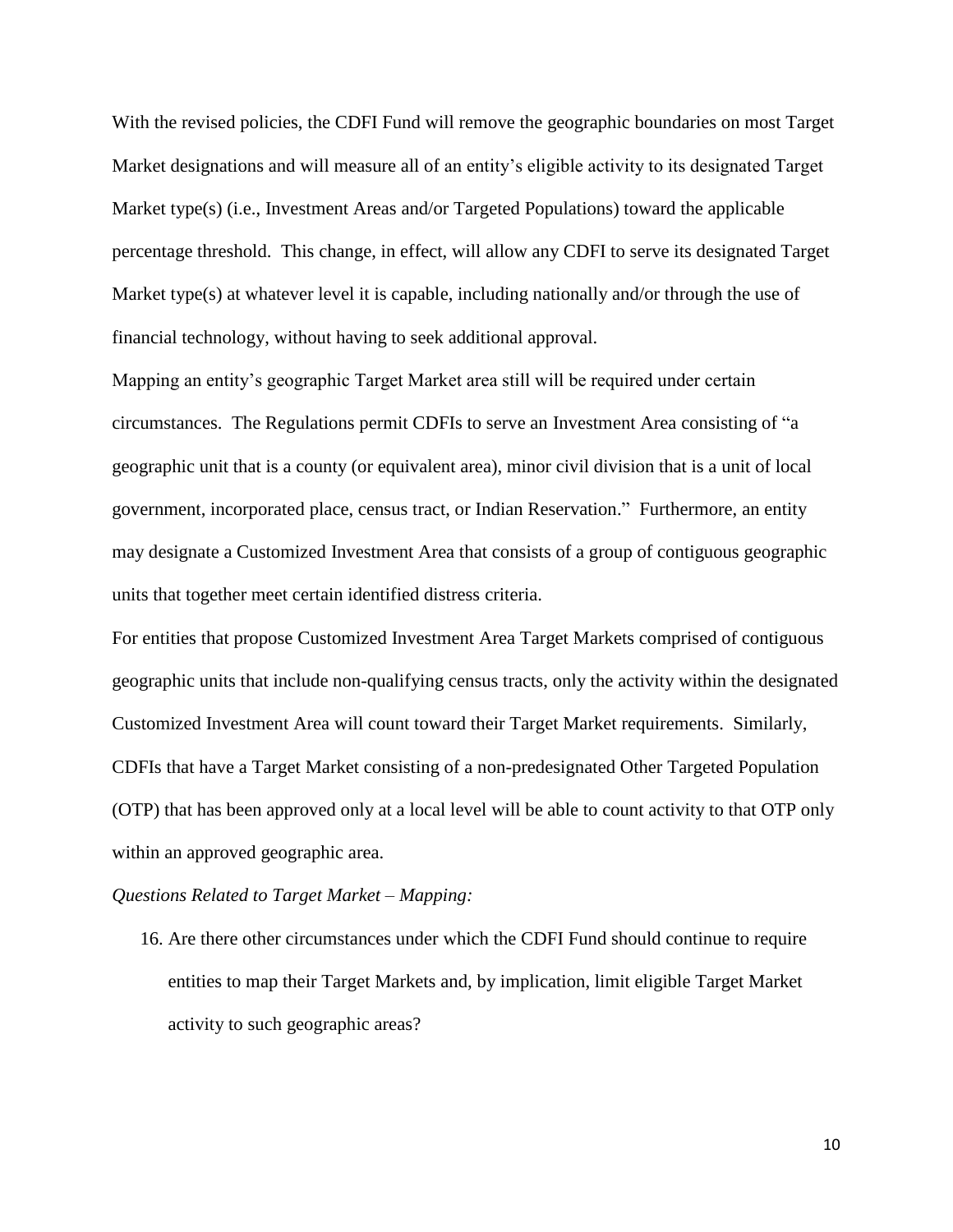*Target Market – Financial Services:* In addition to Financial Products, the Regulations allow Financial Services as a means of demonstrating that an entity serves a Target Market. The CDFI Fund proposes to operationalize the measurement of Financial Services toward the Target Market test by providing credit for the number of depository accounts offered to an entity's Target Market. Under this policy, entities will be able to meet the test if at least 60% of the entity's depository accounts and at least 50% of its Financial Products are provided to the Target Market.

#### *Questions Related to Target Market – Financial Services:*

- 17. Are there other Financial Services that the CDFI Fund should consider measuring toward the Target Market test? If so, how should they be incorporated into a single measure, with depository accounts, of an entity's Financial Services activity?
- 18. Are the proposed thresholds for Financial Product and Financial Services activity appropriate when both are used to meet the Target Market test?

*Accountability:* The revised board membership standards emphasize a preference for accountability through governing boards (as the source of decision-making authority), while providing greater flexibility on the geography of board members and their total numbers for entities with multiple Target Markets.

#### *Questions Related to Accountability:*

- 19. Are any of the revised accountability requirements unduly burdensome? Please be specific to type of CDFI (e.g., regulated, non-profit, private sector) if the requirements create disparate impact.
- 20. Are there alternative ways an entity can demonstrate decision-making accountability to its Target Market(s) that the CDFI Fund should consider?